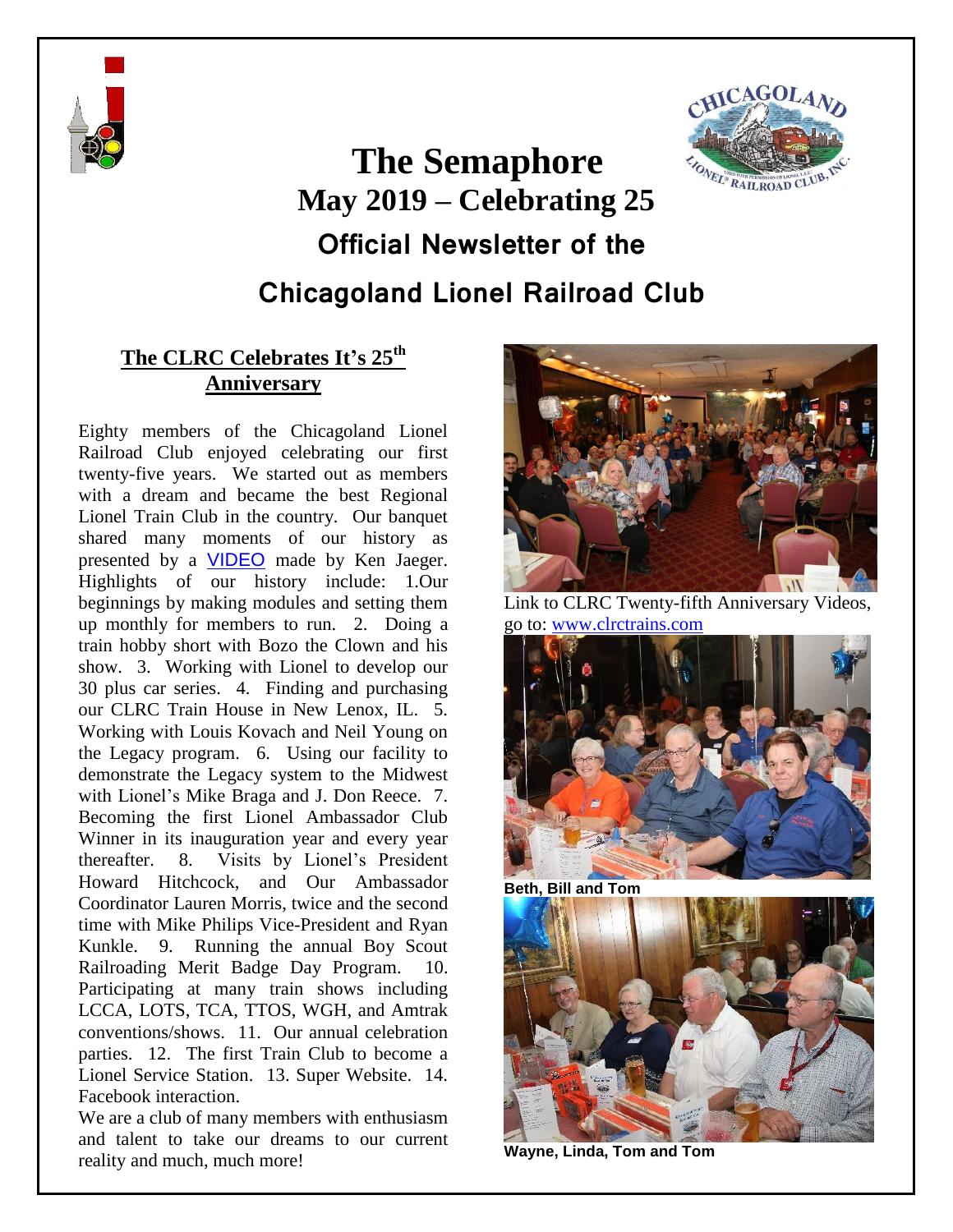### **The CLRC's 25th Anniversary Celebration Continues Below is the speak Herb made at the banquet.**

I enjoy so much being part of our Railroad Club. In association with all of you, I have and continue to make friends with everyone here and those who did not have a chance to come today. Our club started with a casual gathering at Union Station. We had our first meeting at Berwyn Toy Trains when it was on Harlem Avenue, March 19, 1994. We threw out our wishes and incorporated our realities to start the club.

Corners were made by the club and members made the straights, incorporating our own personalities. Many road names and scenery strategies were incorporated. We began running at Klas Restaurant in Cicero, IL. We were even on Tracks Ahead, a PBS program highlighting nationwide layouts. It was part of a tribute to Jerry Brettschneider who inspired the forming of our club. We ran trains monthly on Fridays in various parts of Cook and DuPage Counties. We unified all the modules and purchased a trailer to store the layout. Word got out and local malls wanted us to share our layout with its guests for a significant fee. Life was good.

One of our dreams was to have a building. We knew we would have to earn it. We contacted Lionel to sell CLRC club cars, produced by us, built by Lionel and reached an agreement to do just that. We were the first regional club Lionel went into business with. With all the cars we purchased and sold, it was literally a milliondollar deal.

In the process of selling the cars, we advertised in Classic Toy Trains and O-Gauge Rail-Roading magazines. We became recognized nationwide. We were displaying our modular layout at LCCA, LOTS, TTOS, and TCA conventions. When Lionel had its 100th Anniversary Party combining the LCCA and LOTS conventions into one, of all the layouts available in the country, only the Chicagoland Lionel Railroad Club's modular railroad was allowed. Our national recognition continued

helping us make good on our dream to get our own building.

We began a building search in DuPage County and Cook County, where most of our members were. We found many buildings, but none did the job until we found our New Lenox home. The building was so big, we had provisions to store the trailer, have a meeting room, and yes, a big layout. To start running trains, we set up the module layout. We also found out that we needed space to congregate. We were a club of members with a common interest in trains and wanted to talk about it. As things go, members began enjoying each other's company. Once reality hit, we gave up the in-house trailer storage and meeting room. A conversation area was established by the diner. Eventually Television, DVD, and other enhancements were made to support conversation and informal gathering. The mezzanine level was built right away for additional room where we now have a sitting area and the Thomas Layout.

Our next hurdle was to rezone our building to accommodate the number of people going into the building. We also needed a rear door installed. We are the only condominium in our complex with a rear door. The zoning for having many people is official with Will County. Actually, we bought two condominiums, each with its own bathroom. We decided to cap the southside bathroom and make an additional bathroom on the north side. This allowed us to have a full flowing layout on the south wall. The Beltline RR Division is now there surrounded with a 120' background picture.

Through the years Lionel has recognized our club as an asset to their organization more than any other regional train club. We have had Neal Young and Louis Kovach, designers of Lionel's digital control systems, at our location. We were the kickoff demonstration area to the Midwest of their new Legacy control system. Through the new Ambassador program, the President of Lionel, Howard Hitchcock and our Ambassador Coordinator Lauren Morris visited our location and a second time with Vice-President Mike Phillips Ryan Kunkle.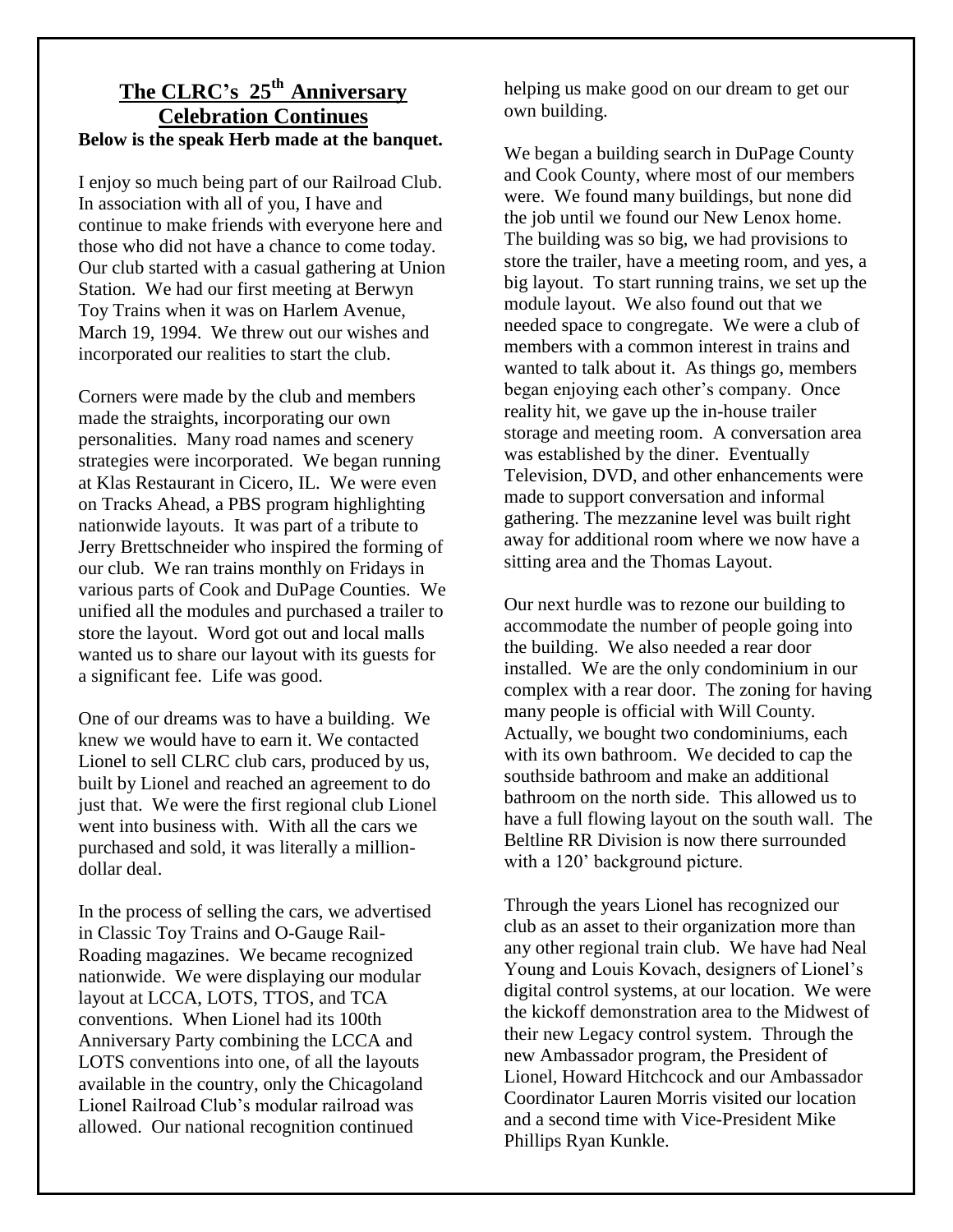We also have established our Open Houses, Birthday Parties, Boy Scout Railroading Merit Badge Day and the Lionel Ambassador Program at our facility. Each one pays tribute to our guests and gives us income to keep our dues to a minimum.

I want all of the charter members to stand. These are the ones who brought our club to the building. At this time, I want everyone to look at each other as this is the future of our club.

TOAST – I THANK ALL OF YOU FOR BEING MY FRIENDS AND FORMING THE FUTURE OF OUR CLUB.



#### **CLRC LIONEL "WISH LIST"**

Hi Members, this is Joe Smolinski the CLRC Facebook and Website guy. I'm emailing you to make you aware of a new Lionel Ambassador Club benefit for 2019. Below are the details direct from Lionel. Please read. I will be the collection point person on this so please send me your "Wish List" by June 23, 2019 so I can put a complete list to send to Lionel before the 07/01/2019 deadline. You can email your "Wish List" at Info@CLRCTrains.com or [Josephsmolinski1@comcast.net.](mailto:Josephsmolinski1@comcast.net)

If you're wondering what kinds of things to ask for here as some examples:

Joe Smolinski – Would like Lionel to make E6 and E8A diesel engines with the Lackawanna road name.

Joe Smolinski - Would like Lionel to make more Thomas the Tank engines like Toby, Emily, Salty Henry, Gordon or others.

Jeff Mills – Would like Lionel to make subway and / or elevated cars with the Chicago Transit Authority road name.

Additional benefits of Ambassadors:

We value the opinion and the wants/needs of our club Ambassadors which is why we are giving your club the opportunity to make recommendations of new product they would like to see Lionel released in the future (2020 and beyond). If your recommendation is chosen, we will place an acknowledgement of your clubs choice in the catalog.

1) To clarify, product choices are not guaranteed to be picked for future releases but we want all recommendations/wants. A major factor could be tooling availability etc.

2) Product recommendations must be submitted to me on a word document by July 1, 2019 in order to be submitted for consideration.

## **May Clubhouse and Layout Update**

May was a very busy month around the clubhouse. The scenery crew made progress on many areas of the layout. The area around the logging camp saw some incredible changes. The bridges were installed and a waterfall, with a smile, was added. The area along historic Route 66 received some additional changes. In addition to the great work on the scenery, members cleaned and prepared the clubhouse for the Open House Event and the Boy Scout Merit Badge Clinic.

The May Open House Event occurred on a beautiful Saturday morning. Many of our regular visitors came to see the layout once more before the summer break. The visitors who were new to the layout were amazed by the scenery and the trains in operation.

Thank you to everyone who helped to make it a great month.